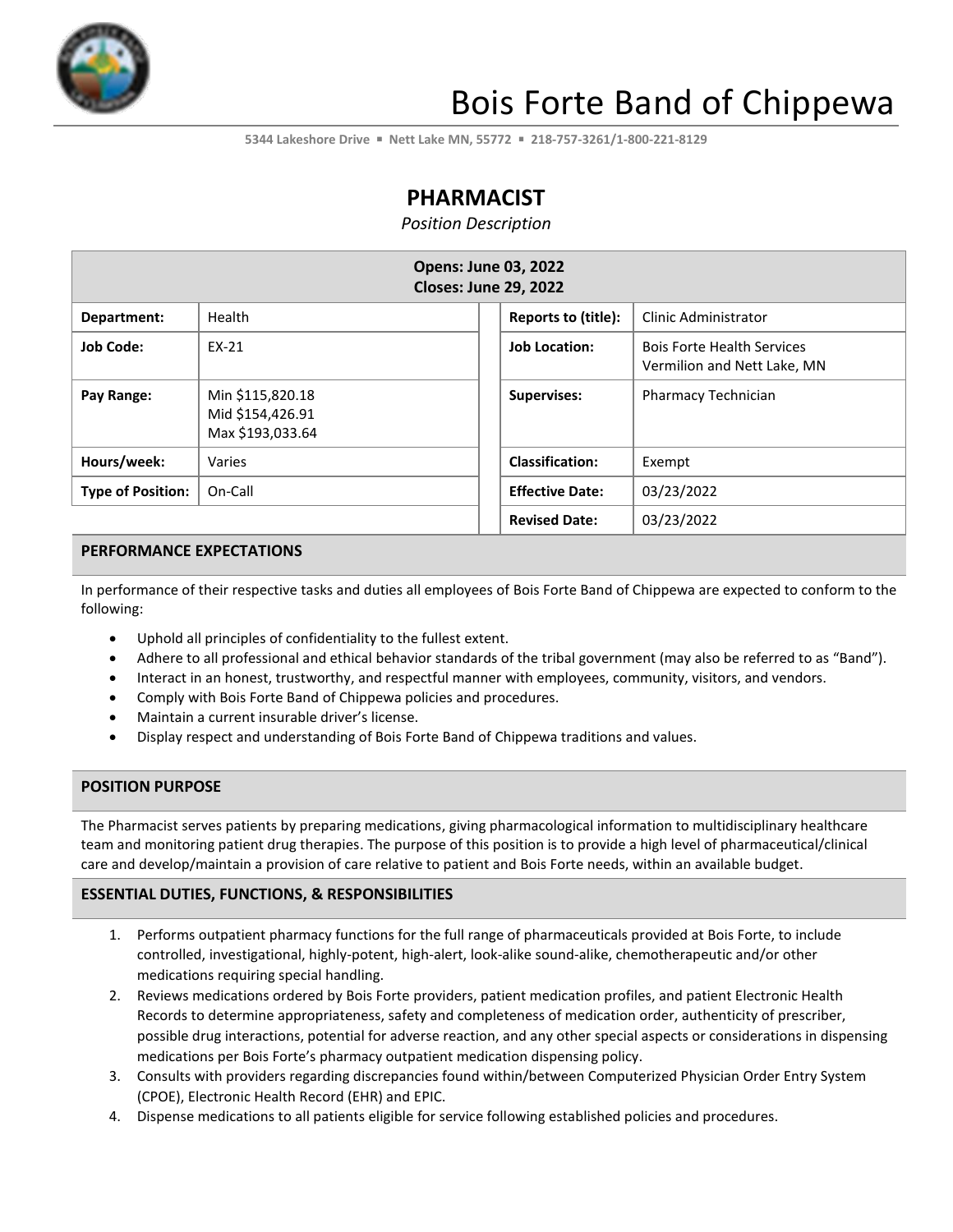# **PHARMACIST** Page 2

#### *Position Description*

- 5. Prepare medications by reviewing and interpreting physician orders; detecting therapeutic incompatibilities.
- 6. Dispense medications by compounding, packaging and labeling pharmaceuticals.
- 7. Complete pharmacy operational requirements by verifying technician's preparation and labeling of pharmaceuticals, and verifying order entries, charges and inspections.
- 8. Comply with state and federal drug laws as regulated by the state board of pharmacy by removing outdated and damaged drugs from the pharmacy inventory, supervising the work results of support personnel and maintaining current registration.
- 9. Protect patients and technicians by adhering to infection-control protocols.
- 10. Maintain safe and clean working environment by complying with procedures, rules and regulations.
- 11. Attempt to privately consult with every patient and educate them about their medication, which may include written materials as well as oral communication.
- 12. Coordinate pharmacy program with our medical clinic services at Bois Forte Medical Clinic in Nett Lake and Vermilion.
- 13. Utilization of pharmacy computer system.
- 14. Act as a resource for clinic staff and other Health and Human Services staff upon request.
- 15. Supervises pharmacy technicians.
- 16. Keep statistical data on number of patients served and number of prescriptions dispensed.
- 17. Complete Patient Care Component and Patient Medication Record forms on all individual patients served.
- 18. Participate in Drug Utilization Reviews.
- 19. Order medications and supplies as required in the most economical manner that maintains appropriate quality of standards.
- 20. Participate in continuing education programs and maintain state registration.
- 21. Provide health promotion and disease prevention activities relating to drug use and preventative therapy.
- 22. Participate in Health and Human Services staff meetings and clinic team meetings.
- 23. Perform other duties as assigned.

#### **MINIMUM MANDATORY QUALIFICATIONS**

| Experience:                                   | Successful completion of a 6-year course of study leading to a Doctor of Pharmacy (Pharm.D.)<br>degree or 1 year of professional pharmacy experience providing drug information and<br>performing pharmacy dispensing                                           |
|-----------------------------------------------|-----------------------------------------------------------------------------------------------------------------------------------------------------------------------------------------------------------------------------------------------------------------|
| Education:                                    | Professional degree in Pharmacy (B.S., Pharm.D, D.Ph.).<br>٠                                                                                                                                                                                                    |
| License/Certification:                        | The incumbent shall be in the possession of a valid Minnesota state pharmacy license and<br>$\bullet$<br>maintain licensure by completing necessary Board of Pharmacy requirements for the<br>respective state of licensing.                                    |
|                                               | Must posses a valid driver's license, be insurable under the Band's RTC Automobile Policy,<br>and be eligible to drive under any other motor vehicle use polices applicable to the position.                                                                    |
|                                               | CPR certified.                                                                                                                                                                                                                                                  |
| Mandatory Knowledge,<br>Skills, Abilities and | The incumbent must possess the knowledge and skills required to perform the<br>responsibilities of this position as listed above.                                                                                                                               |
| <b>Other Qualifications:</b>                  | Comprehensive knowledge of Bois Forte Clinical/Medical staff by-laws, rules and regulations<br>$\bullet$<br>and comply with all requirements for appointment to and must be credentialed and<br>privileged in accordance with Bois Forte medical staff by-laws. |
|                                               | Knowledge of policies and regulations on Third Party Claims.<br>$\bullet$                                                                                                                                                                                       |
|                                               | Ability to communicate effectively orally and in writing is required.                                                                                                                                                                                           |
|                                               | Ability to work independently and establish work priorities is required.                                                                                                                                                                                        |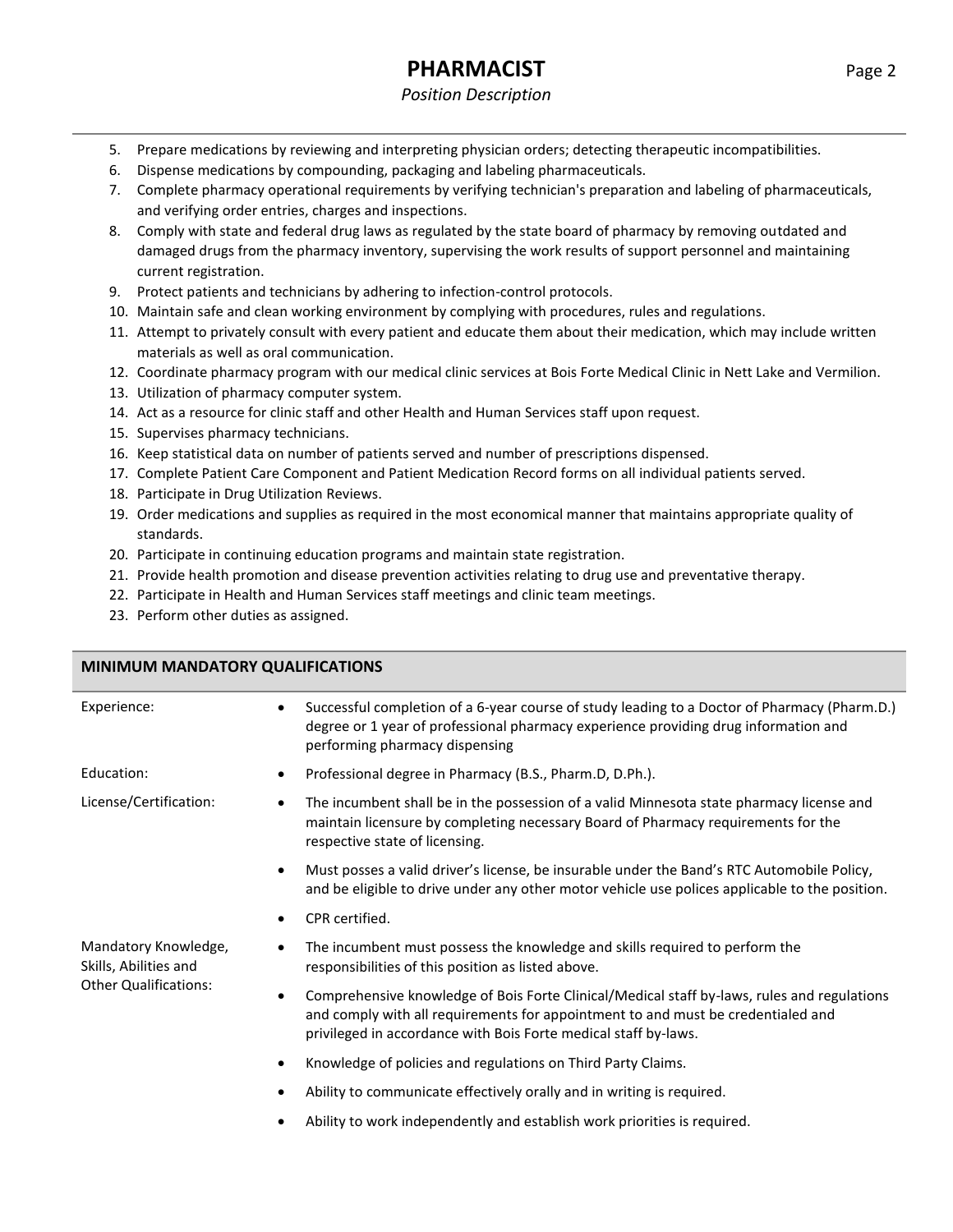## **PHARMACIST** Page 3

#### *Position Description*

- Attention to detail and accuracy is required.
- Some travel is required.
- Basic operation of a workstation (turning on/off, knowledge of basic functions and components) and general office equipment. Use/storage/maintenance of multiple usernames and passwords. Computer-related problem-solving skills through the use of available trainings and help desk.
- Knowledge of Microsoft Office Suite (Word, Excel, etc.), internet software and appropriate storage of electronic files.
- Ability to perform other duties as assigned.
- A record of satisfactory performance in all prior and current employment as evidenced by positive employment references from previous and current employers.

#### **PREFERRED QUALIFICATIONS**

• Prior experience working with Indian Health Services (IHS), a tribe, or tribal organization.

| <b>WORK ENVIRONMENT</b> |                                                                                                                                                                                                                                                                                                                                                                                                                                                                                                                                                                                                                                                                                                                                               |  |  |
|-------------------------|-----------------------------------------------------------------------------------------------------------------------------------------------------------------------------------------------------------------------------------------------------------------------------------------------------------------------------------------------------------------------------------------------------------------------------------------------------------------------------------------------------------------------------------------------------------------------------------------------------------------------------------------------------------------------------------------------------------------------------------------------|--|--|
| Work environment:       | The work environment characteristics described here are representative to those an employee<br>encounters while performing the primary functions of this job. Normal office conditions exist, and the<br>noise level in the work environment can vary from low to moderate. Limited overnight travel may be<br>required from time to time. This position may be exposed to certain health risks that are inherent<br>when working within a health center facility, such as potential exposure to hazardous chemicals,<br>sharps, and infectious body fluids.                                                                                                                                                                                  |  |  |
| Physical demands:       | The physical demands described here are representative of those that must be met by an employee to<br>successfully perform the primary functions of this job. While performing the duties of this job, the<br>employee may be required to frequently stand, walk, sit, bend, twist, talk, hear and perform repetitive<br>motions. There may be prolonged periods of sitting, keyboarding, reading, as well as driving or riding in<br>transport vehicles. The employee must occasionally lift and/or move up to 50 pounds. Specific vision<br>abilities required by this job include reading, distance, computer, and color vision. Talking and hearing<br>are essential to communicate with the community, visitors, employees, and vendors. |  |  |
| Mental demands:         | There are a number of deadlines associated with this position. The employee must be able to handle<br>frequent interruptions and must also multi-task and interact with a wider variety of people on various<br>and, at times, complicated issues.                                                                                                                                                                                                                                                                                                                                                                                                                                                                                            |  |  |

#### **TRIBAL AND INDIAN PREFERENCE**

The Bois Forte Band of Chippewa has implemented a Tribal and Indian Preference in Employment Policy. Pursuant to this Policy, applicants who possess the knowledge, skills, and abilities required by this position, and who are enrolled members of the Bois Forte Band of Chippewa Tribe will be given primary preference in hiring and employment for this position. Members of other federally-recognized Indian tribes will be given secondary preference for hiring and employment after providing proof of tribal membership. Tribal and Indian preference is integrated into the interview and scoring process for candidates for job positions.